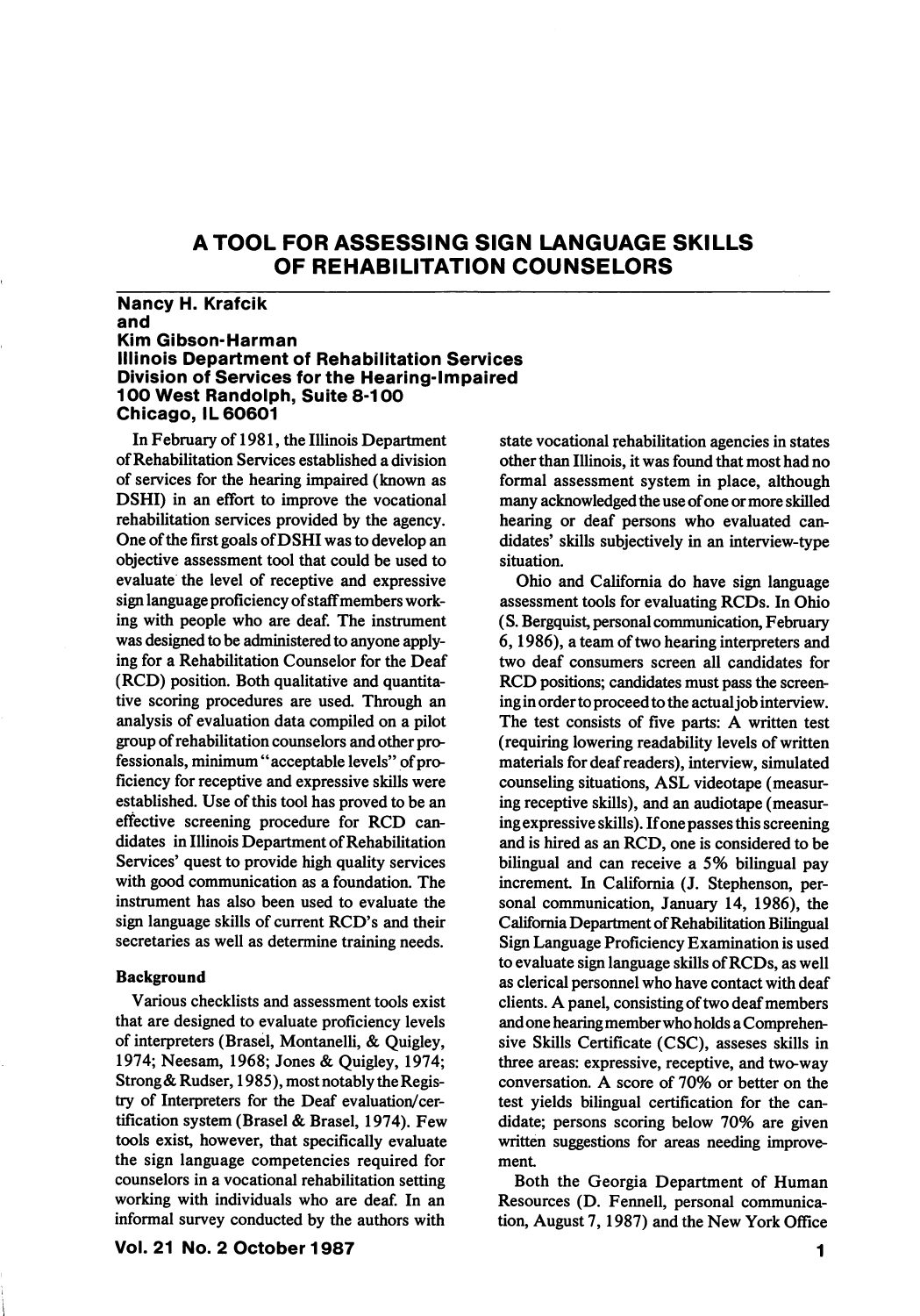of Vocational Rehabilitation (D. Hehir, personal communication, August 10,1987) use the Sign Communication Proficiency Interview (SCPI), developed by Newell, Caccamise, Boardman, and Holcomb (1983). The SCPI is an adaptation of the Language Proficiency Interview (LPI), which was developed by the U.S. Foreign Ser vice Institute after World War II, in order to directly assess speaking proficiency in a foreign language. In the LPI, a skilled language user and a second trained observer assess foreign language competency while discussing various pro fessional and social topics with the candidate. Topics of discussion can vary. The LPI consists of four phases: The warm-up, level check, probes, and wind-down. Role playing is some times used as an elicitation technique. LPI tech niques and rating scales were adapted to develop the Sign Communication Proficiency Interview. The tool has also been used by the Louisiana School for the Deaf to assess skills of dormitory personnel, and by National Technical Institute for the Deaf to evaluate staff and undergraduate and graduate students (Newell, et al., 1983). In addition, the Arkansas Department of Human Services currently has a task force studying the issue of communication assessment and is also considering the use of the SCPI (G. Kemp, per sonal communication, August 7, 1987).

With existing instruments in mind, then, what was sought by Illinois Department of Rehabilita tion Services was a tool that could better satisfy the following criteria:

- 1. measure both expressive and receptive skills in American Sign Language and Signed English;
- 2. comprise an objective (quantitative) rat ing system;
- 3. provide face validity for the rehabilitation counseling setting
- 4. meet standardization and consistency require ments when used by different evaluators and administrations of the test.

It was determined that a predominantly video tape format using staged interviews in a vocational rehabilitation setting, with specific targeted words and concepts to be scored numerically, would fit the criteria and DSHI's needs. These requirements included the use of ASL and rehabil itation-related content, in a format adapted from Kyle, Woll, & Llewellyn-Jones (1981).

### Description And Development

The evaluation instrument developed by the

Illinois Department of Rehabilitation Services is divided into five sections. The entire evaluation takes approximately thirty to forty minutes, and must be conducted by a trained evaluator who can communicate effective in ASL, Pidgin Signed English (PSE), and Signed English. The first section consists of an initial interview which is conducted non-verbally in PSE. The interviewer asks several questions related to the candidate's background in order to obtain a subjective assess ment of the person's fluency and signing style. Subjective observations are marked on a check list-type rating form adapted from the Language Proficiency Interview (Liskin-Gasparro, 1982). Raters are asked to make observations on the form about the candidate's expressive and recep tive skills in the areas of grammar, vocabulary, fluency, accent, and comprehension.

The remaining four sections are on videotape, numbered as Parts I-IV. In order to obtain an objective assessment of sign language skills, the first author began with a list of approximately 700 basic vocabulary words/signs. From this list a random sampling of common everyday signs was chosen to develop the script for Parts I and II of the videotape. Vocabulary used in Parts I and II was considered to be basic vocabulary that most beginning signers should know. The scripts were carefully written to be centered around a vocational rehabilitation setting. A careful selec tion of vocabulary was also chosen to ensure that signs used to measure receptive skills were dif ferent from the signs used to measure expressive skills. For Part III, a more difficult script was developed utilizing additional vocational rehab ilitation terminology. As it progresses from Part I to Part III, the tape becomes increasingly dif ficult, using advanced vocabulary and more ASL structures and idioms.

For Parts I, II, and III, the candidate is asked to voice what the deaf person on the tape is sign ing (receptive ability), and sign what the coun selor is voicing (expressive ability). Only the counselor's voice is transmitted over the audio; the counselor's utterances are simultaneously captioned so that the sign language skills of persons who are hearing impaired can also be evaluated using the tool. An extra component is added in Part III. Five vocational rehabilitation terms/concepts currently being used by Illinois Department of Rehabilitation are framed on the screen just after they have come up in the conver sation. The videotape is put on "pause," show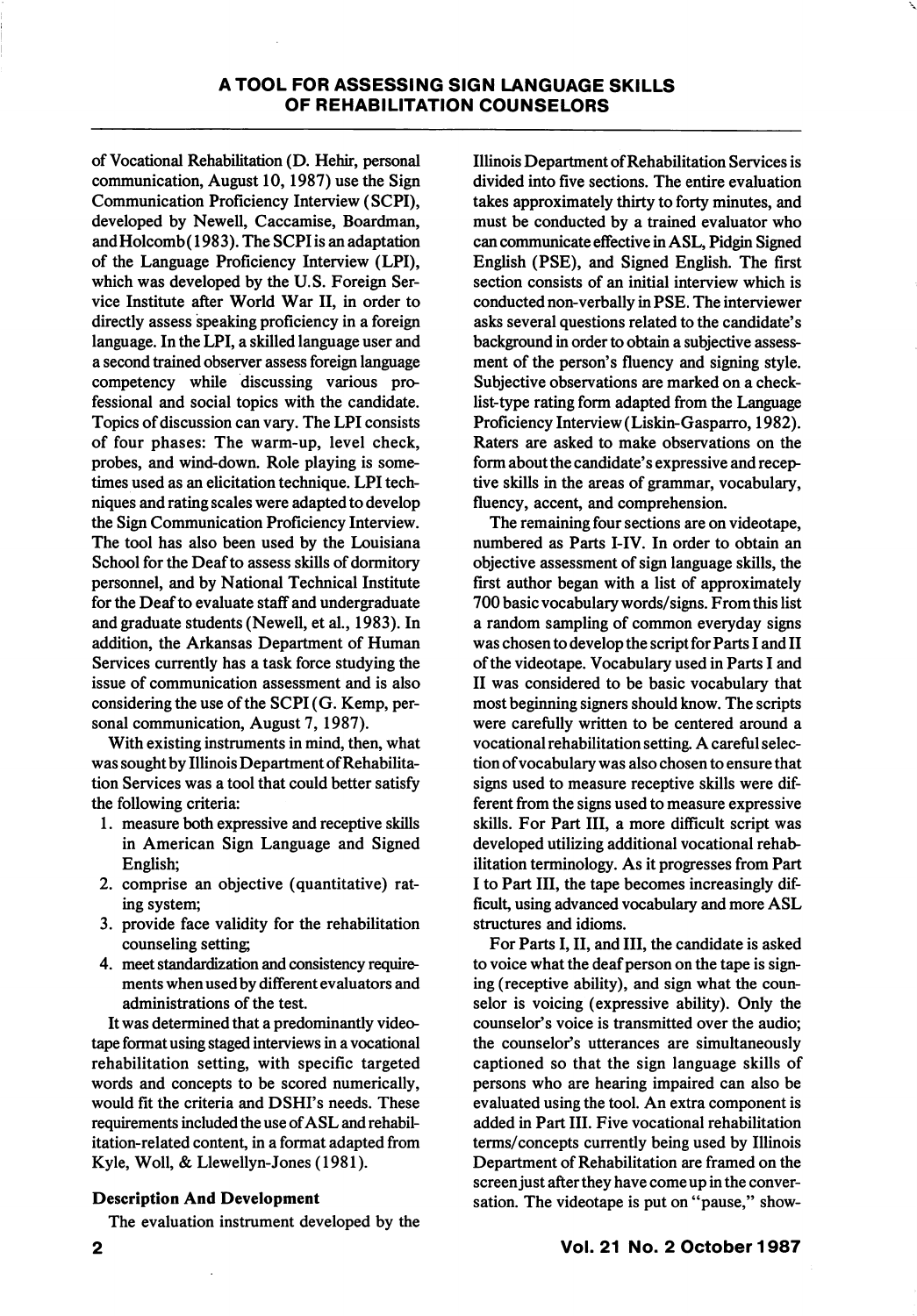ing the framed rehabilitation term. The person being evaluated is given the opportunity to explain the concept in his/her own style. This enables the evaluator to further assess the person's signing style and ability to express abstract concepts in ASL.

Part IV of the videotape consists of two stories told by deaf people in American Sign Language. No formal script was written for this section in an effort to have the deaf persons sign as naturally as possible. Once the stories were taped, they were translated into written English, and five comprehension questions pertaining to each story were developed. The candidate does not have to reverse interpret while the stories are running. Rather, after each story, the tape is "paused," and the evaluator asks the questions about the story (in PSE with no voice).

### Scoring Procedures

Once scripts were developed, signs were chosen to be used as the basis for developing rating forms (one form for each of the four parts). For Parts I and II, fifty receptive and fifty expressive signs were chosen for each section. Thus, on each evaluation form, 100 signs are listed in the order presented, with spaces for the rater to mark "correct" or "incorrect." The candidate is scored on the number of signs expressed or received cor rectly. Separate receptive and expressive per centage scores for each part are tabulated. For Part III, a similar scoring process is utilized, except that only twenty-five receptive and twentyfive expressive signs were chosen and listed on the Part III rating form. In addition, for each of the five rehabilitation concepts presented in Part III, a Likert-type scale with "ASL" on one end and "English" on the other is included, so that the rater can indicate the candidate's signing style when explaining the designated concept. For Part IV, candidates are given one point for each correct answer, and a total percentage figure for this section is tabulated.

# Proficiency Levels

Six levels of sign language proficiency were estab lished, and descriptions of specific competencies required for each level were compiled. The level ratings and their functional descriptions were adapted from the Sign Communication Pro ficiency Interview (SCPI) Rating Scale (Newell, Caccamise, Boardman, and Holcomb, 1983). The six levels are as follows:

Level I - Novice/Survival

Level II - Beginner Level III - Intermediate Level IV - Intermediate Plus Level V - Advanced Level VI - Superior

In a pilot study, the assessment tool was used to evaluate current RCDs and their secretaries in Illinois. All of these individuals were working with hearing impaired clients at the time of the evaluation. Raw data from the evaluations were compiled, and compared with subjective place ment on the six-level scale by the first author ("Rater 1") who was familiar with the skills of all pilot study participants. Specific proficiency levels for each section of the test were established (see Table I).

In order to further validate the assigned pro ficiency levels, additional subjective ratings for each person were obtained from two other skilled signers ("Raters 2 and 3") familiar with the sub jects' skills. Inter-rater reliability for the three raters was determined using the Pearson Product-Moment Correlation Coefficient formula (Bruning & Kintz, 1977). A correlation coefficient of .89 (P<.001) was obtained, indicating high interrater reliability. Rater 2 and Rater 3's overall estimates of ability exhibited strong correlation with already established levels (.85 and .94 res pectively, P<.001). Based on comparison of actual test data, the preliminary level placements by Rater 1, and the two additional rater's subjec tive ratings on the six-level scale, then, pro ficiency levels and corresponding percentage ranges for each section of the test remained as shown in Table 1.

The Division of Services for the Hearing Impaired then established minimum levels of sign language proficiency recommended for Rehabilitation Counselors for the Deaf, specific ally a Level IV for expressive skills and a Level III for receptive skills. Receptive and expressive skills at Level II are recommended as a minimum for clerical staff who have contact with deaf clients. DSHI has been successful in establishing sign language evaluation using the Assessment Tool as part of the process of screening RCD appli cants. (However, unlike Ohio, no pay increment for bilingual abilities exists to date.) In addition, the tool has been used to evaluate skills of alreadyhired RCDs to determine training needs. To ensure that staff members continue to develop their skills, DSHI conducts ongoing small-group ASL instruction consisting of "Sign Language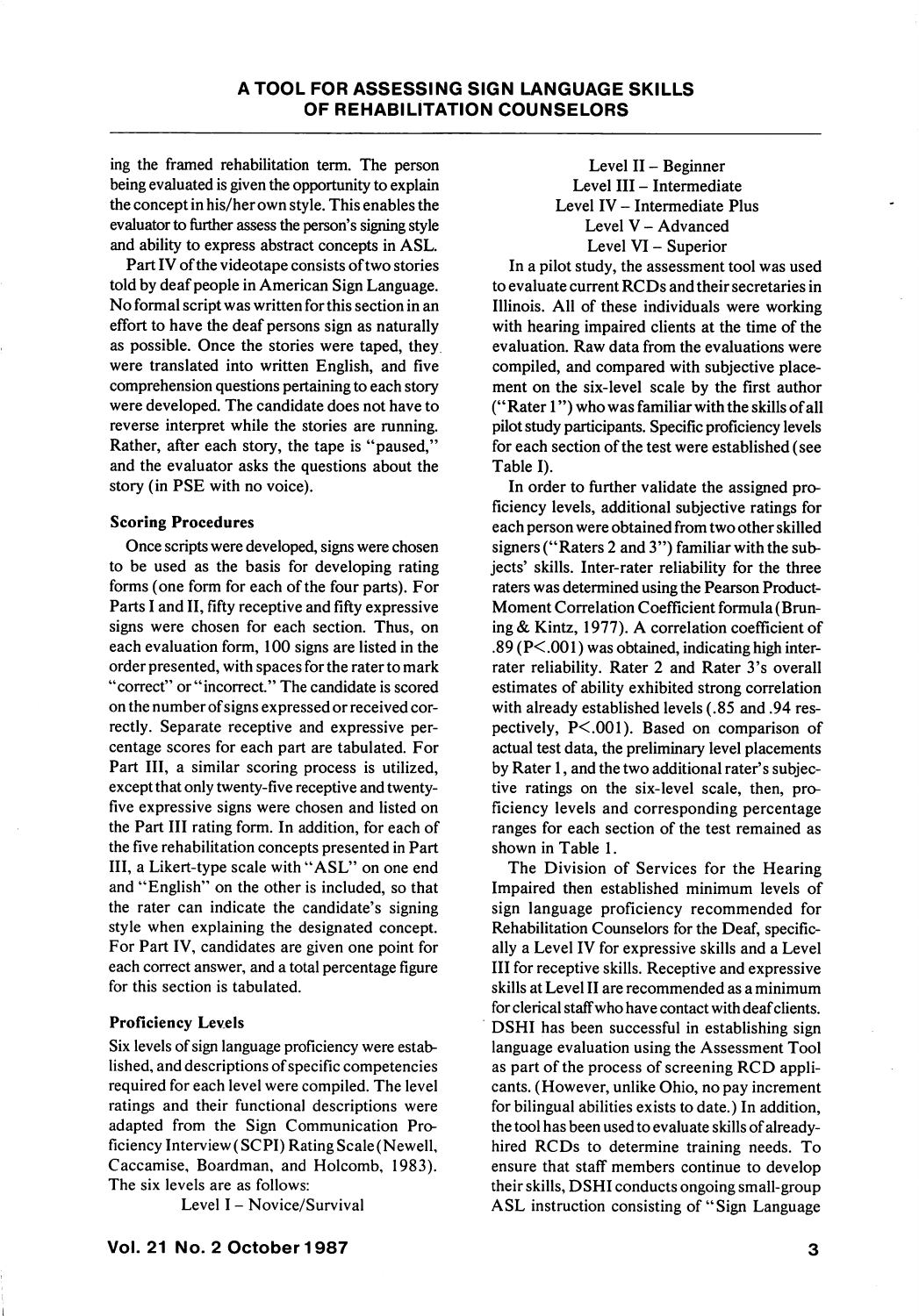Encounters" held twice a year for RCDs, their secretaries, non-agency rehabilitation personnel and, in some cases, individual tutoring in sign language.

## Conclusion

The Department of Rehabilitation Services (DORS) Sign Language Assessment Tool was developed for use in evaluating sign language skills of vocational rehabilitation counselors and their support staff who work with people who are deaf. It offers a predominently quantitative rat ing system that measures both expressive and receptive ASL skills, and whose content is based around rehabilitation concepts and vocabulary. The videotape format allows the tool to be used consistently by more than one evaluator, and ensures that administration of the test will be the same for all persons being evaluated. Although the authors acknowledge that the receptive tasks involved in the test (signing what someone is voicing) may test interpreting skills more than spontaneous expressive skills, the advantage of having a carefully selected vocabulary list to

observe and an instrument geared to the rehabili tation setting far outweigh this drawback. Wis consin Division of Vocational Rehabilitation expressed interest in using the DORS Sign Language Assessment Tool with their RCDs, and the authors have trained a team of evaluators there on the use of the instrument. Further nor mative data on a larger number of persons need to be compiled. Ideally, a second form of the test should be developed to be used alternately with the original to evaluate training outcomes.

The Illinois Department of Rehabilitation Services, under the directorship of Susan Suter, has demonstrated strong support for DSHI's commitment to assisting in hiring qualified staff and training existing staff. Past and future work in this regard fit very appropriately under the first of the agency's four values: "We value high quality, comprehensive services provided equitably to persons with disabilities." Indeed, as Walker, Woodrick, Edgerly, Mulkey, & Walker (1978) remind us, competency for rehabilitation coun selors of the deaf is much more than the ability to sign well. But without good communication as a base, high quality services cannot begin to exist

|                   | <b>LEVEL I</b><br>Novice/Survival | <b>LEVEL II</b><br><b>Beginner</b> | <b>LEVEL III</b><br>Intermediate | <b>LEVEL IV</b><br>Intermediate plus | <b>LEVEL V</b><br>Advanced | <b>LEVEL VI</b><br><b>Superior</b> |
|-------------------|-----------------------------------|------------------------------------|----------------------------------|--------------------------------------|----------------------------|------------------------------------|
| <b>PART I</b>     |                                   |                                    |                                  |                                      |                            |                                    |
| Expressive        | 80% or less                       | 80% - 90%                          | 90% above                        | 90% above                            | $90\% - 100\%$             | 100%                               |
| Receptive         | 50% or less                       | 50% - 80%                          | 80% - 85%                        | 85% - 90%                            | $90\% - 100\%$             | 100%                               |
| <b>PART II</b>    |                                   |                                    |                                  |                                      |                            |                                    |
| <b>Expressive</b> |                                   | 80% above                          | 85% above                        | 90% above                            | $90\% - 100\%$             | 100%                               |
| Receptive         |                                   | 40% - 60%                          | $60\% - 70\%$                    | 70% above                            | $90\% - 100\%$             | 100%                               |
| <b>PART III</b>   |                                   |                                    |                                  |                                      |                            |                                    |
| <b>Expressive</b> |                                   | 30% - 85%                          | 85% above                        | 90% above                            | $90\% - 100\%$             | $90\% - 100\%$                     |
| Receptive         |                                   | 10% - 30%                          | 30% - 70%                        | 50% - 80%                            | 80% - 90%                  | 90% - 100%                         |
| <b>PART IV</b>    |                                   | At least                           | At least                         |                                      |                            |                                    |
| Receptive         |                                   | 10%                                | $10\% - 35\%$                    | 35% - 80%                            | 80% - 90%                  | 90% - 100%                         |

TABLE 1 Sign Language Assessment Tool: Levels of Proficiency